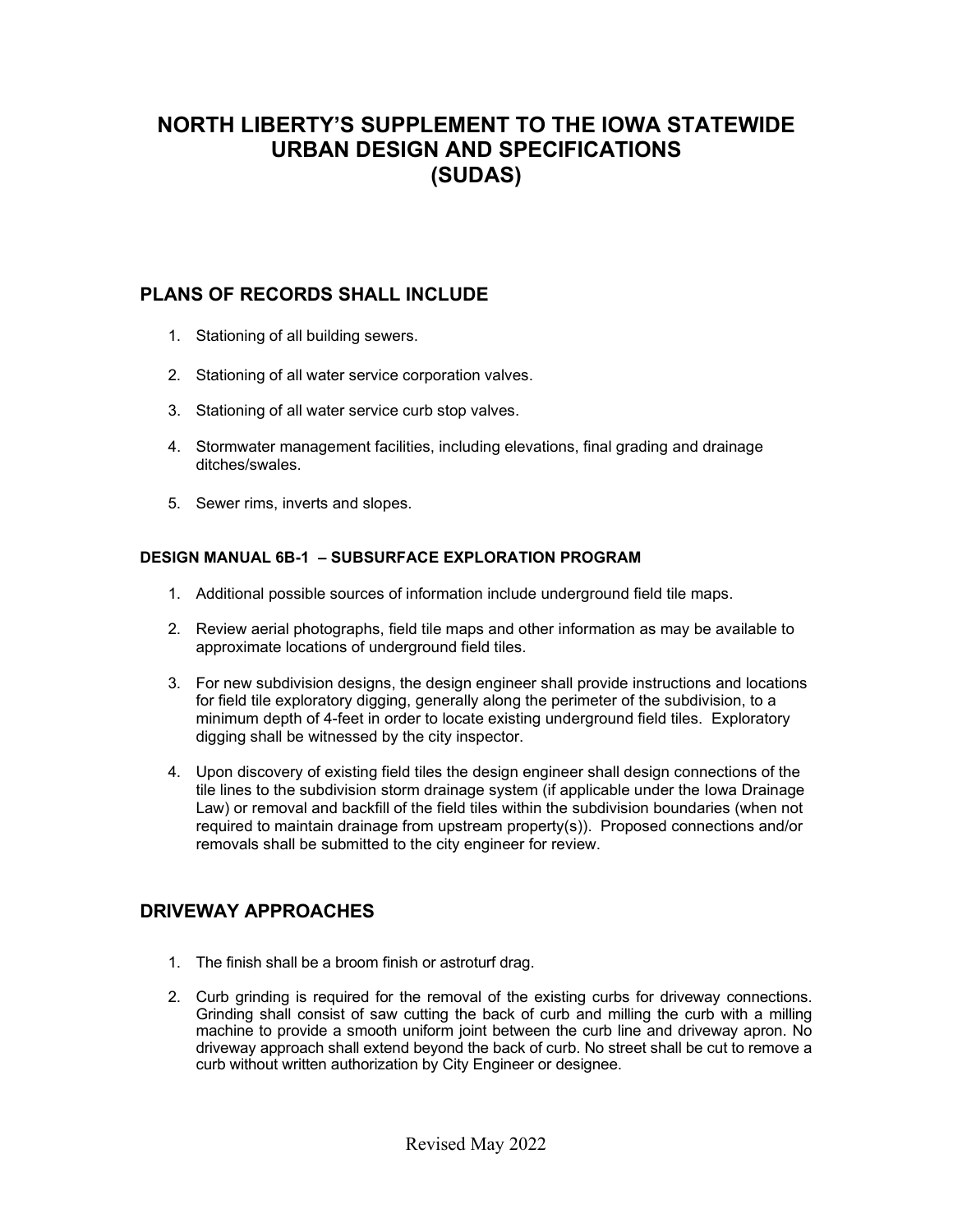- 3. There shall be a minimum of twenty (20) feet between the end of the radius of a street intersection and the beginning of a driveway curb removal as measured at the curb line in all instances. Additional distance between the radius of a street intersection and the beginning of a driveway curb removal may be required by the City Engineer where deemed necessary because of high traffic volumes or other safety concerns.
- 4. A single driveway approach will be allowed to be placed over the lot line dividing residential duplex units located in RD zoning district. The single driveway approach shall be centered over the lot line with a maximum width of thirty (30) feet at the public sidewalk and thirty-six (36) feet at the curb line.
- 5. Maximum driveway slope shall not exceed 15%.

#### **SANITARY AND BUILDING SEWERS**

- 1. Vitrified clay pipe and ductile iron pipe products are prohibited.
- 2. Video inspection of all sanitary sewer mains is required prior to the city accepting of the sanitary sewer system.
- 3. All lift stations shall include emergency power backup generation.
- 4. All lift stations shall include forcemain pigging and launch piping/valves adequate for cleaning and maintaining forcemain.
- 5. New lift stations may also require downstream manhole rehabilitation subject to approval of the City Engineer.
- 6. A two-year maintenance bond covering defective materials and workmanship is required for all sanitary sewer system improvements.
- 7. Refer to City of North Liberty "Accepted Manufacturers for Sanitary Distribution Materials" for allowable sanitary sewer system component manufacturers.

#### **SIDEWALKS**

- 1. Sidewalks shall be located 1 foot from the property line, except in areas in which a different offset is required to match existing walks or grades as authorized by City Engineer.
- 2. Sidewalks 4 to 6 feet wide shall have a minimum thickness of 4 inches. Sidewalks greater than 6 feet wide shall have a minimum thickness of 5 inches with fiber mesh reinforcement or 6 inches of non-reinforced concrete.
- 3. Sidewalk joints shall be spaced to form square panels.
- 4. Isolation 1/2-inch performed expansion joints shall be installed at approximately 100-foot intervals and at every property line.
- 5. Detectable warnings shall be cast iron material only. Color shall be dark red.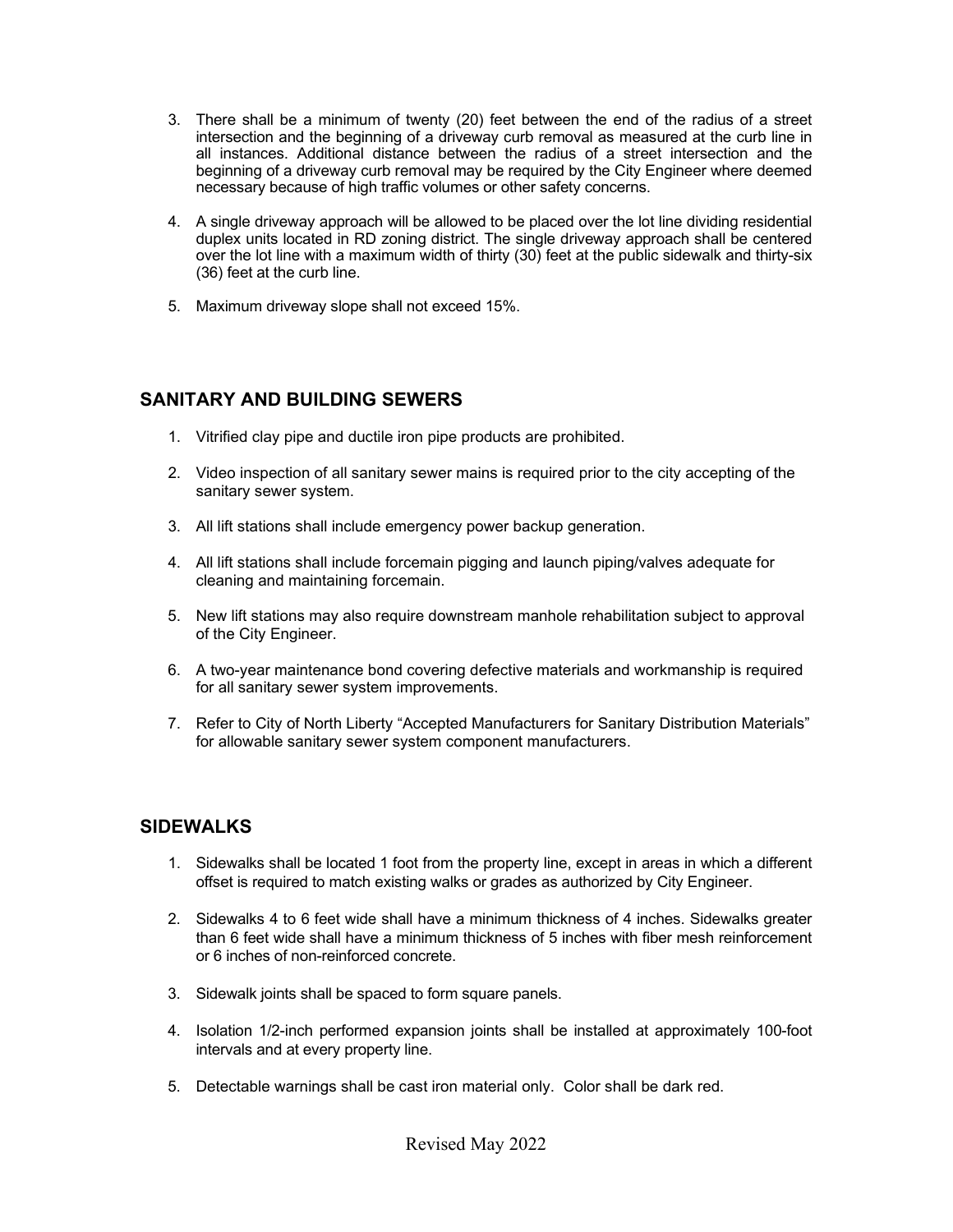### **STORMWATER**

- 1. Refer to City of North Liberty "Post-Construction Runoff Control" ordinance for specific stormwater management requirements and criteria. Where conflict occurs between the ordinance and this Chapter, the ordinance shall prevail.
- 2. Storm intakes: Open throat curb intakes shall be provided for all public and private streets.
- 3. Intakes shall be spaced so that for a five (5) year storm arterial streets shall have two traffic lanes free of excess water at all times. Local and collector streets shall be designed to have one twelve (12) foot traffic lane free of water. Stormwater shall not cross an intersection but can follow a curb around its radius.
- 4. For a one hundred (100) year storm, the ponding of surface water on local, collector, and arterial streets must not exceed a depth of one (1) foot at the gutter. Water exceeding one (1) foot shall be designed to overflow into an overland flow route. This applies to temporary ponding from local drainage only.
- 5. A five-year maintenance bond covering defective materials and workmanship is required for all storm sewer system improvements.
- 6. For storm sewer pipe running alongside the curbs, or crossing under the pavement require "open-jointed" storm sewer with fabric wrapped joints and rock trench backfill.
- 7. Storm Sewer manhole lids need to be stamped with the words "Storm Sewer Drains to Stream"
- 8. Minimum of 6" sub-drain tile shall be on both sides of the street back of curb for sump pump connections

#### **STREETS AND RELATED WORK**

- 1. A minimum 6" thick granular subbase (IaDOT gradation 12 or 14) shall be provided for all public and private streets.
- 2. Subdrains shall be provided for all streets. Minimum size  $=$  4" diameter. In areas where subdrains may also be used for sump pump connections, minimum size shall be 6" diameter.
- 3. Required minimum thickness for rigid pavements shall be as follows:
	- a. Local roads: 7" PCC
	- b. Collector roads: 8" PCC
	- c. Arterial roads: 9" PCC
	- d. Industrial roads: 8" PCC
- 4. A five-year maintenance bond covering defective materials and workmanship is required for all street improvements.